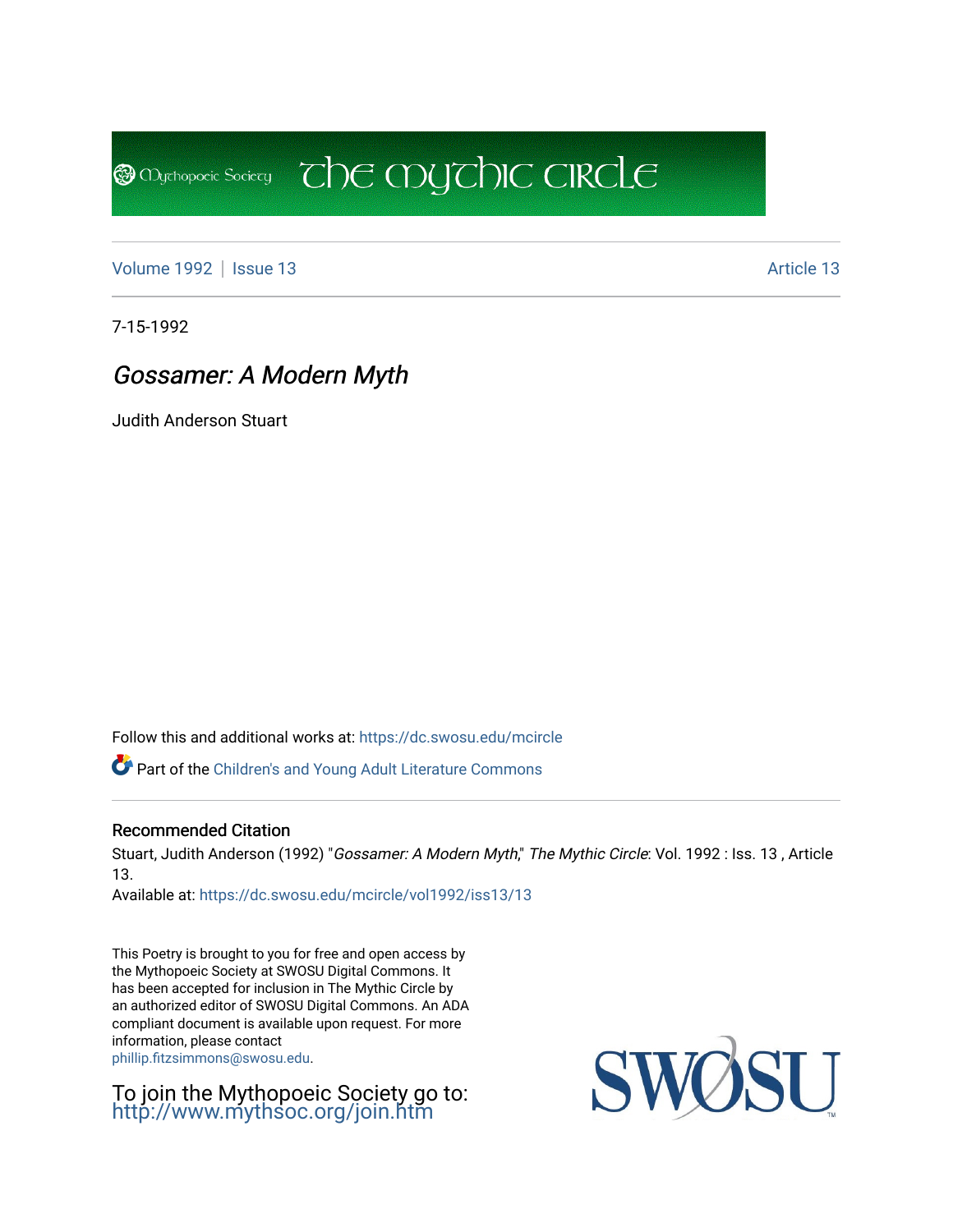### Mythcon 52: The Mythic, the Fantastic, and the Alien

Albuquerque, New Mexico; July 29 - August 1, 2022 <http://www.mythsoc.org/mythcon/mythcon-52.htm>



#### Abstract

Not long ago, the Sisters spoke the fabric of their latest whim: one spun, another wove the thread

#### Additional Keywords

Poetry; Gossamer; Judith Anderson Stuart